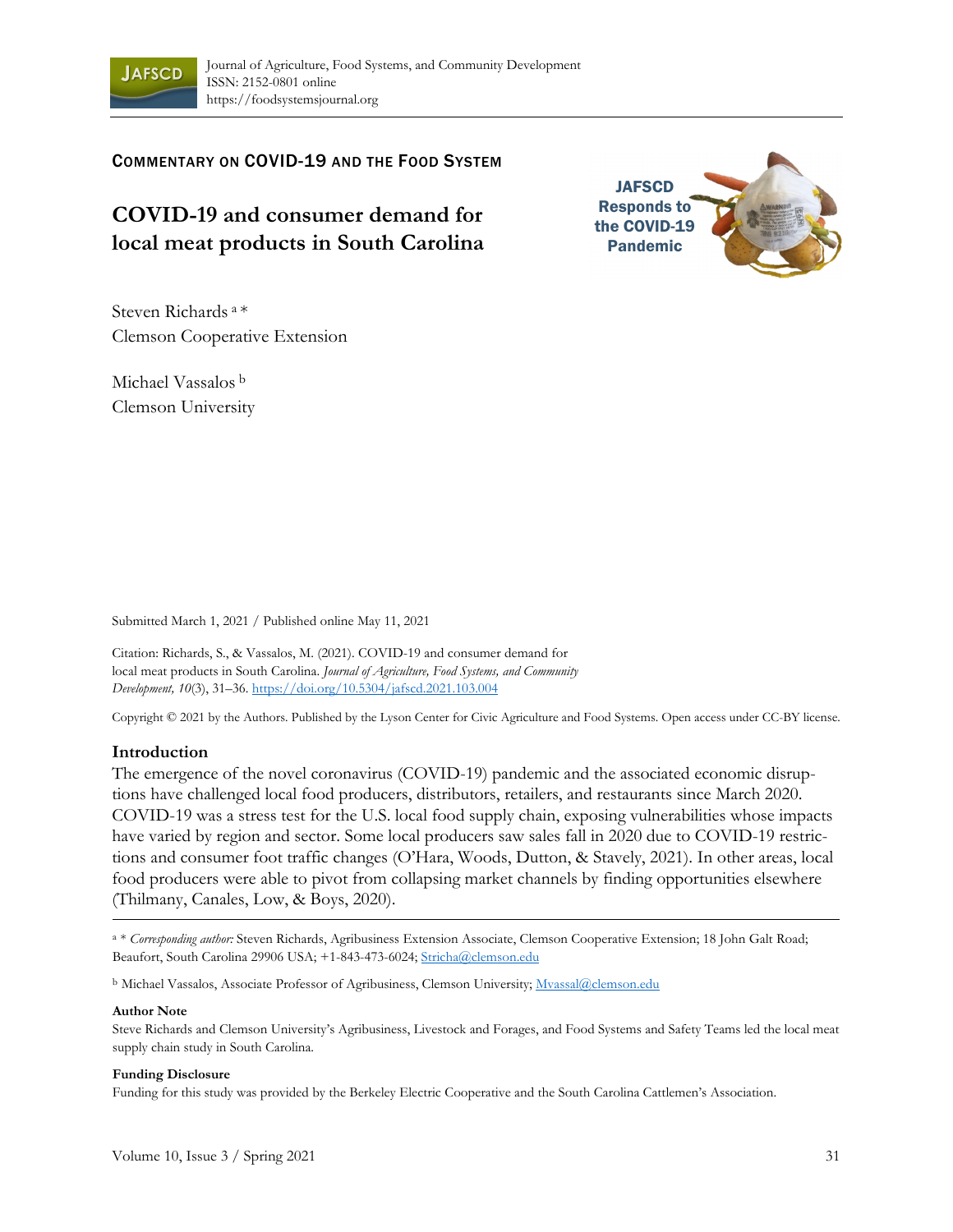Recent studies have shown that local foods have gained popularity over the last 12 months as consumers are buying more food to eat at home (USDA Economic Research Service, 2021). Surveys show that consumers are desiring to make more sustainable, local food purchases and are eating less fast food (Accenture, 2020; Daus, Clement, & Ding, 2020; Lalley, 2020). National brand purchases have slipped as consumers shifted their buying behaviors in response to these products being unavailable or sold out (C+R Research, n.d.), leading to hoarding (Lusk & McCluskey, 2020) and stockpiling behaviors that even caused a national freezer shortage (Tyko, 2020).

 The demand increase for local foods includes local meats (Food Insight, 2021; Richards & Vassalos, 2020), and meat processing capacity continues to be a key issue for many states as they react to supply and demand shocks (Hobbs, 2021). At least 17 states have started funding programs to expand or upgrade their meat processing facilities (Niche Meat Processor Assistance Network [NMPAN], 2021). As of this writing, South Carolina has not implemented any funding program and is still experiencing a supply push from livestock producers (Richards, 2020a) as a reaction to increased consumer demand for local meat products (Richards, 2020b).

 While the previously mentioned studies examined the impact of COVID-19 on local agriculture and food markets, there is little research assessing whether the observed changes in consumer behavior will persist after the crisis is over. The present commentary is an effort to add to this research.

 Specifically, this commentary examines whether South Carolina consumers will continue to purchase local meats at the same rate as they did in 2020. Preliminary results suggest a majority of consumers will continue to buy the same amount of local meat products, but there is a possibility that demand could decrease after COVID-19 restrictions have ended.

## **Consumer Survey**

One thousand and forty-eight (1,048) South Carolina consumers were surveyed in November 2020. Screening questions ensured that these consumers both ate meat and made household food-purchasing decisions. The survey was administered online through Qualtrics.1 The survey questionnaire was pretested in October 2020 for wording, length, and accuracy. The definition of local meat used in this survey was as follows:

*Local meat products, for the purpose of this survey, are those products that are farm raised in South Carolina within 200 miles of your home. Products are also considered local if they are produced in North Carolina and Georgia and are a short distance from the South Carolina border. Nonlocal meat are those meat products found at most food retailers (grocery stores) that are not labeled as being local."*

### **Results**

The survey sample revealed that 741 (71%) of respondents had purchased local meat products within the last 12 months. These purchases were mostly consumed at home (*n*=621 or 84%), followed by restaurants (*n*=379 or 51%) and barbecues (*n*=178 or 24%). Question logic was used to segment participants in order to collect more detailed data concerning local meat purchases for consumption at home versus away from home.

## *COVID-19's Impacts on Local Meat Purchases for Home Consumption*

Survey participants who purchased local meat products to eat at home were asked how their purchases changed due to COVID-19. The findings indicate that most consumers did not change their local meat

<sup>1</sup> Qualtrics is an online survey software provider used often in applied economics research.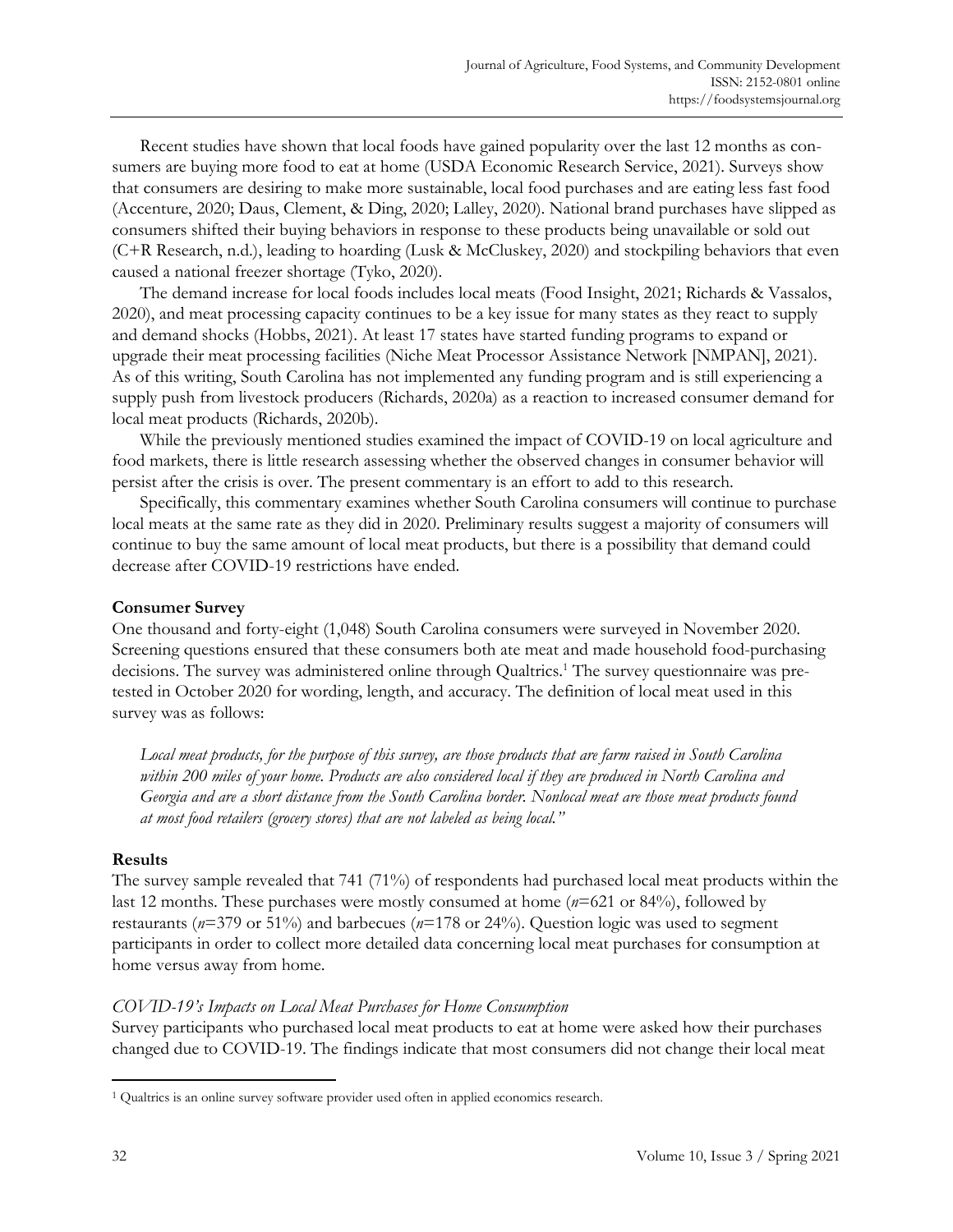consumption habits (58%), while 21.6% increased local meat consumption and 20.4% of consumers decreased or stopped consuming local meats (Table 1).

 The 127 (20.4%) respondents who indicated they had decreased consumption of local meats were asked why they had made this change. Respondents indicated that they had concerns about leaving the house due to COVID-19 (32.7%), local meat products were in short supply or sold out (30.6%), they were buying less costly nonlocal meats (22.4%), or their freezers were full of nonlocal meat (14.3%). These reasons suggest that local meat purchases may have been higher if not for meat shortages and full freezers (Table 1).

|                                                                                            | Percent |
|--------------------------------------------------------------------------------------------|---------|
| How has COVID-19 Changed Your Local Meat Purchases for Home Consumption? (n=621)           |         |
| I have increased my consumption of local meat products                                     | 21.6%   |
| I have not changed my consumption of local meat products                                   | 58.0%   |
| I have decreased my consumption of local meat products                                     | 20.4%   |
| (If Increased) How Much Have You Increased Your Local Meat Consumption? (n=134)            |         |
| I have increased my consumption over 100%                                                  | 17.2%   |
| I have increased consumption by 75% to 100%                                                | 24.6%   |
| I have increased consumption by 50% to 74%                                                 | 27.6%   |
| I have increased consumption by 25% to 49%                                                 | 17.2%   |
| I have increased consumption by 1% to 24%                                                  | 13.4%   |
| (If Decreased) How Much Have You Decreased Your Local Meat Consumption? (n=127)            |         |
| I have decreased my consumption by 100% (stopped)                                          | 21.4%   |
| I have decreased my consumption by 75% to 99%                                              | 10.3%   |
| I have decreased my consumption by 50% to 74%                                              | 20.6%   |
| I have decreased my consumption by 25% to 49%                                              | 27.8%   |
| I have decreased my consumption by 1% to 24%                                               | 19.8%   |
| (If Decreased) Why Have You Decreased Your Local Meat Consumption Due to COVID-19? (n=127) |         |
| I was concerned about leaving the house to buy local meat products                         | 32.7%   |
| Local meat products were in short supply or sold out                                       | 30.6%   |
| I started buying less costly nonlocal meat products                                        | 22.4%   |
| I had stockpiled nonlocal meat products in my freezer already                              | 14.3%   |

### Table 1. Local Meat Purchasing Behavior at Home During COVID-19

Source: Survey results (Richards, 2021b)

### *COVID-19 Impacts on Local Meat Purchases at Restaurants*

Respondents who ate local meats at restaurants were asked how COVID-19 affected their restaurant purchases (Table 2). Over half responded that they had not changed their restaurant purchases (51.7%), while 38% decreased or stopped their consumption and 9.8% increased their consumption.

 When asked to quantify the amount of decreased consumption, 30.8% responded that they had stopped consuming local meats entirely. The top three reasons provided by respondents are that most of the consumers avoided eating out during the COVID-19 period (90.1%), restaurants were closed or had reduced seating capacity (81.2%), and consumers were trying to save money by not eating out as frequently (40.6%). The next two responses suggest that some restaurants may have stopped serving local meat products.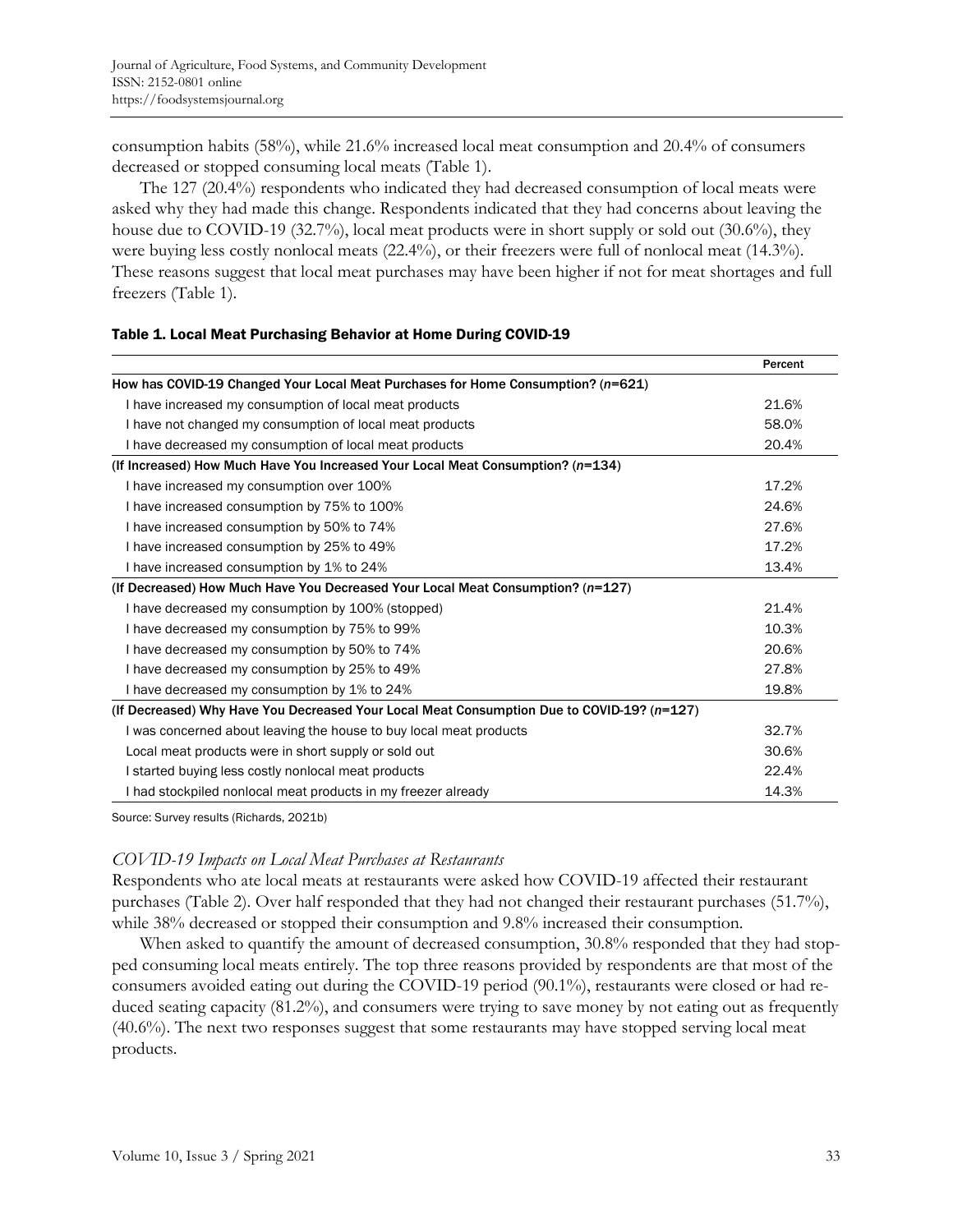|                                                                                                                                                                                 | Percent |
|---------------------------------------------------------------------------------------------------------------------------------------------------------------------------------|---------|
| How has COVID-19 Changed Local Meat Purchases at Restaurants? (n=379)                                                                                                           |         |
| I have increased my consumption of local meat products at restaurants                                                                                                           | 9.8%    |
| I have not changed my consumption of local meat products at restaurants                                                                                                         | 51.7%   |
| I have decreased my consumption of local meat products at restaurants                                                                                                           | 26.6%   |
| I have stopped consuming local meat products at restaurants                                                                                                                     | 11.9%   |
| (If Decreased) How Much Have You Decreased Your Local Meat Consumption? (n=146)                                                                                                 |         |
| I have stopped consuming local meat products at restaurants                                                                                                                     | 30.8%   |
| I have decreased my consumption between 75% and 99%                                                                                                                             | 14.4%   |
| I have decreased my consumption between 50% and 74%                                                                                                                             | 27.4%   |
| I have decreased my consumption between 25% and 49%                                                                                                                             | 17.8%   |
| I have decreased my consumption between 1% and 24%                                                                                                                              | 9.6%    |
| (If Decreased) Why Have You Decreased or Stopped Your Local Meat Consumption at Restaurants? (n=146) (total is<br>greater than 100% because more than one response was allowed) |         |
| I am currently avoiding eating out due to risks of COVID-19                                                                                                                     | 90.1%   |
| Restaurants are closed or have reduced dine-in capacity                                                                                                                         | 81.2%   |
| I am trying to save money by not eating out as much                                                                                                                             | 40.6%   |
| Restaurants are offering fewer local meat items on their menus                                                                                                                  | 23.8%   |
| Restaurants are not offering local meat items for carry-out or delivery                                                                                                         | 15.8%   |
| I do not want to order local meat products for carry-out                                                                                                                        | 9.9%    |

#### Table 2. Local Meat Purchasing Behavior at Restaurants During COVID-19

Source: Survey results (Richards, 2021b).

### *Post–COVID-19 Purchases of Local Meat Products for Home Consumption*

Most consumers (97.3%) who purchased local meats to eat at home intend to continue purchasing local meats after COVID-19 restrictions have been lifted. Responses to the question of how much local meat they thought they would purchase after the pandemic show that most intend to purchase the same amount (48.7%), with 28.1% expecting to buy less and 23.2% expecting to buy more (Table 3).

#### Table 3. Local Meat Purchasing Behavior at Home After COVID-19 (*n*=621)

| After COVID-19 Has Ended, Will You Continue to Buy Local Meat Products? |       |  |
|-------------------------------------------------------------------------|-------|--|
| Yes                                                                     | 97.3% |  |
| No.                                                                     | 2.7%  |  |
| How Much Local Meat Will You Continue to Buy After COVID-19?            |       |  |
| I will buy between 75% and 99% less local meat                          | 5.3%  |  |
| I will buy between 50% and 74% less local meat                          | 9.8%  |  |
| I will buy between 25% and 49% less local meat                          | 9.0%  |  |
| I will buy between 1% and 24% less local meat                           | 4.0%  |  |
| The same amount as I did before COVID-19                                | 48.7% |  |
| I will buy between 1% and 24% more local meat                           | 6.3%  |  |
| I will buy between 25% and 49% more local meat                          | 6.9%  |  |
| I will buy between 50% and 74% more local meat                          | 4.9%  |  |
| I will buy between 75% and 100% more local meat                         | 4.2%  |  |
| I will buy over 100% more local meat                                    | 0.9%  |  |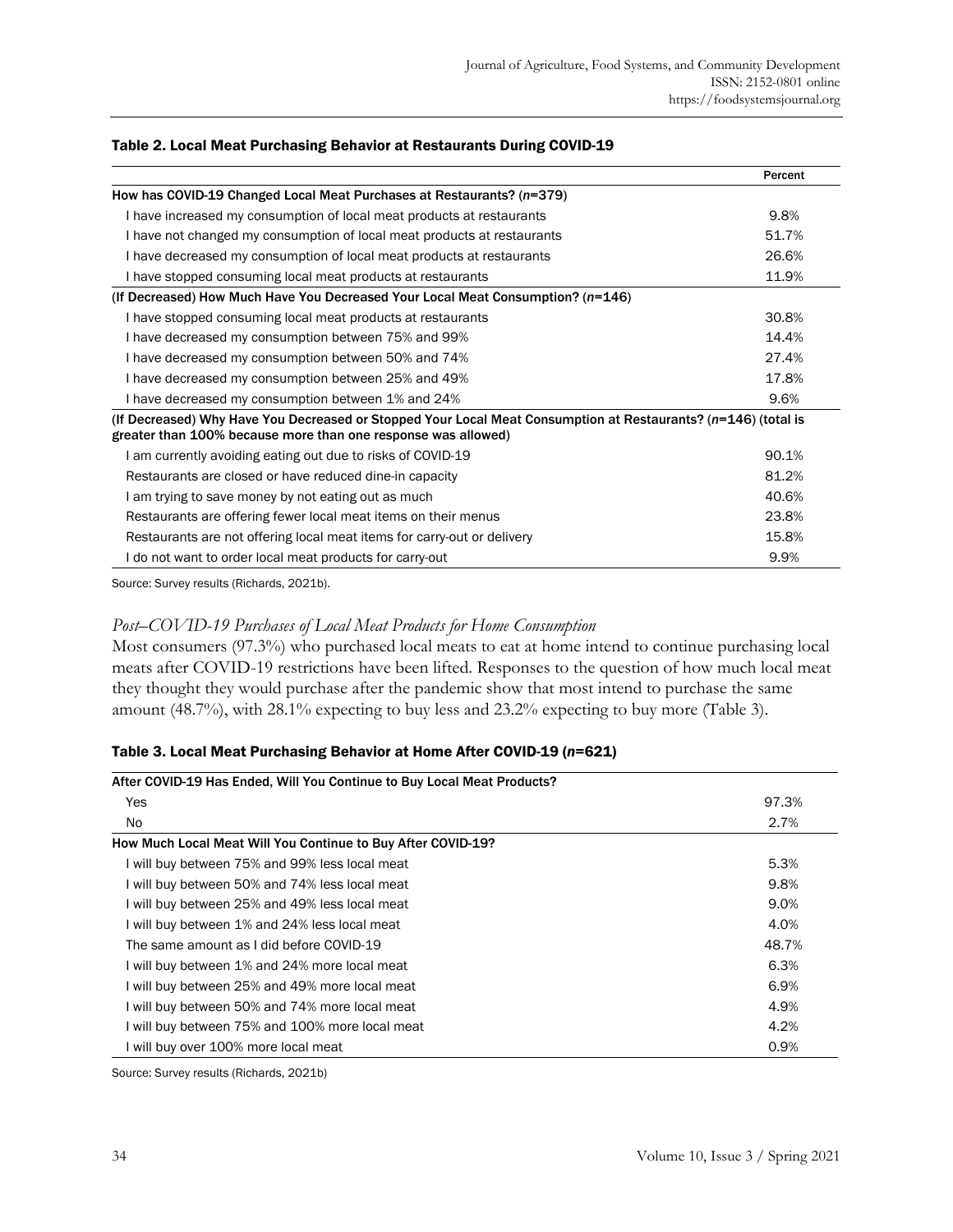## **Lessons Learned and Further Study**

COVID-19 triggered an increase in demand for local meats in South Carolina. However, it is not clear if this increase will be a long-term phenomenon. The study findings highlight that after the end of COVID-19, most respondents will continue purchasing local meat products to eat at home. However, only 23% intend to increase their purchases and 28% plan to decrease their purchases. These results indicate a potential risk for the local meat sector in South Carolina. An expansion of local processing capacity will most likely need to be accompanied by an expansion of local markets. South Carolina livestock producers should consider escalating their marketing efforts to preserve recent demand increases.

 The survey mentioned in this article also collected consumer preference data that is currently being shared with local producers to help them retain current markets and develop new ones. Also, a restaurant buyer survey will be conducted in June 2021 to discover ways to offer more local meats on restaurant menus.

## **References**

- Accenture. (2020, April 28). *COVID-19: How consumer behavior will be changed.* https://www.accenture.com/us-en/insights/consumer-goods-services/coronavirus-consumer-behavior-research
- C+R Research. (n.d.). *Changes in grocery shopping habits during COVID-19.* Retrieved February 2021, from https://www.crresearch.com/coronavirus-shopping-habits
- Daus, P. W., Clement, D., & Ding, P. (2020). *The new normal for restaurants: Consumer behavior after COVID-19 lockdowns.* [Simon-Kucher & Partners. https://www.simon-kucher.com/en/resources/perspectives/new-normal-restaurants](https://www.simon-kucher.com/en/resources/perspectives/new-normal-restaurants-consumer-behavior-world-after-covid-19-lockdowns)consumer-behavior-world-after-covid-19-lockdowns
- Food Insight. (2021, March 15). *Consumer surveys: A continued look at COVID-19's impact on food purchasing, eating behaviors, and perceptions of food safety.* https://foodinsight.org/consumer-surveys-covid-19s-impact/
- Hobbs, J. E. (2021). The Covid-19 pandemic and meat supply chains. *Meat Science*, 108459. https://doi.org/10.1016/j.meatsci.2021.108459
- Lalley, H. (2020, April 10). How will the COVID-19 crisis change consumer dining behavior? *Restaurant Business Online.* [https://www.restaurantbusinessonline.com/consumer-trends/how-will-covid-19-crisis-change-consumer-dining](https://www.restaurantbusinessonline.com/consumer-trends/how-will-covid-19-crisis-change-consumer-dining-behavior)behavior
- Lusk, J. & McCluskey, J.J. (2020). Consumer behavior during the pandemic (CAST Commentary QTA2020-3). In *Economic impacts of COVID-19 on food and agricultural markets* (pp. 11–13). https://www.cast-science.org/wp-content/uploads/2020/06/QTA2020-3-COVID-Impacts.pdf
- Niche Meat Processor Assistance Network [NMPAN]. (2021). *State funding programs for meat processing facility improvements/upgrades/new facilities.* [https://www.nichemeatprocessing.org/state-funding-programs-for-meat](https://www.nichemeatprocessing.org/state-funding-programs-for-meat-processing-facility-improvements-upgrades-new-facilities/)processing-facility-improvements-upgrades-new-facilities/
- O'Hara, J., Woods, T., Dutton, N., & Stavely, N. (2021). COVID-19's impact on farmers market sales in the Washington, D.C., area. *Journal of Agricultural and Applied Economics*, *53*(1), 94–109. https://doi.org/10.1017/aae.2020.37
- Richards, S. (2020a). *Livestock producer survey results*. Clemson University (Unpublished report for Berkeley Electric Cooperative). Copy in possession of first author.
- Richards, S. (2020b). *Local meat consumer survey results*. Clemson University (Unpublished report for Berkeley Electric Cooperative). Copy in possession of first author.
- Richards, S., & Vassalos, M. (2020). COVID-19 amplifies local meat supply chain issues in South Carolina. *Journal of Agriculture, Food Systems, and Community Development*, *10*(1), 191–195. https://doi.org/10.5304/jafscd.2020.101.001
- Thilmany, D., Canales, E., Low, S. A., & Boys, K. (2021). Local food supply chain dynamics and resilience during COVID‐19. *Applied Economic Perspectives and Policy*, *43*(1), 86–104. https://doi.org/10.1002/aepp.13121